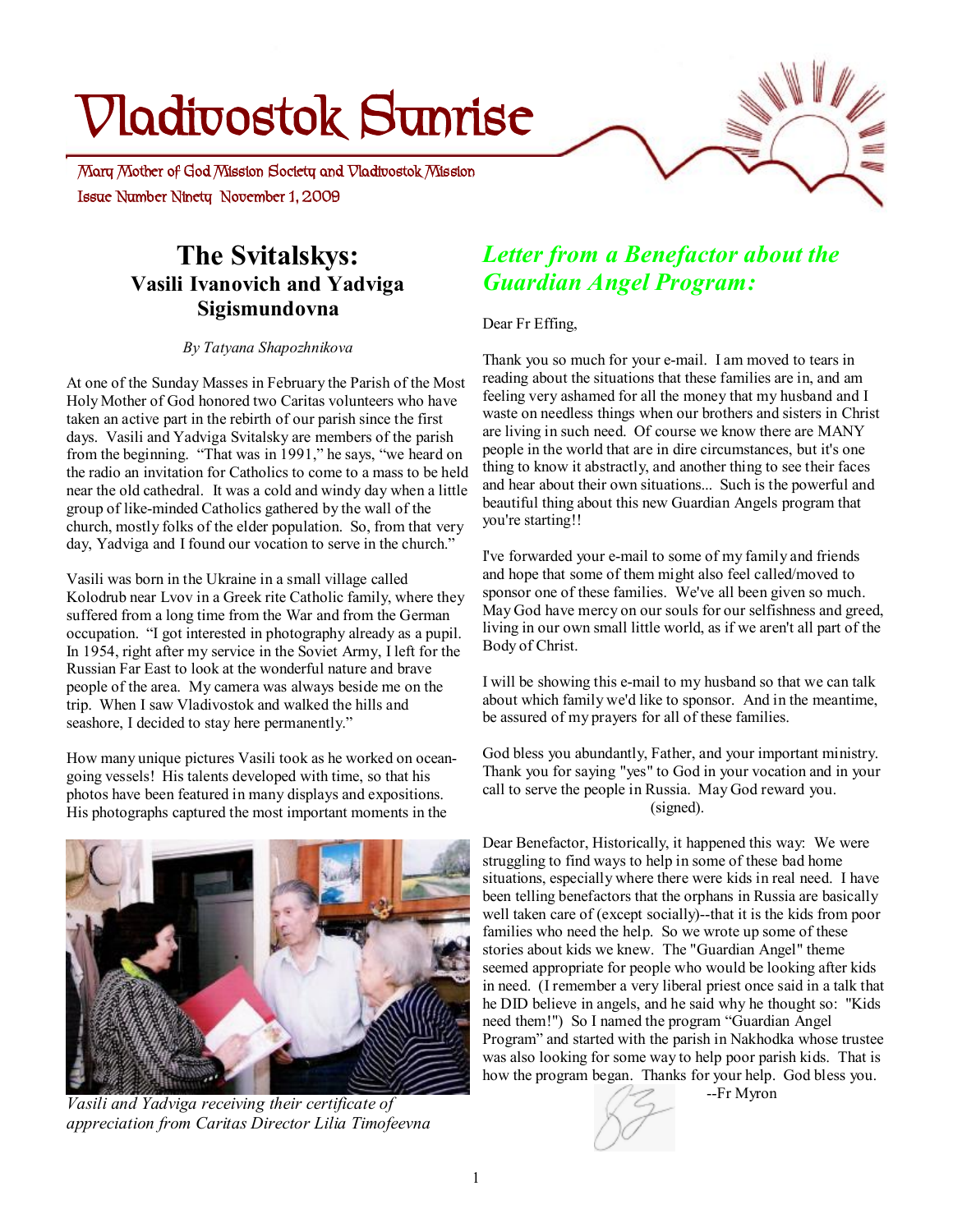#### *(Continued from Page One, first column)*

history of our parish, and imaged our guests, our friends, and our parishioners. He uses his photos to speak about the joys and sufferings of those parishioners who have already died. But he often comes back to his memories and photos of his beloved Ukraine and his little village.

But today Vasili has his digital camera and his computer and printer which have taken the place of the old ways. In spite of his age, he is up on all the new technologies related to photography, and one can see the results in his most recent exhibition which was held in 2007 at the Arsenyev Museum.

Yadviga found her "second career" in her work with Caritas. Charitable service always takes a lot of love and sympathy for those in need. Her first career as a physician followed her childhood when she played nurse for all the animals in the neighborhood. But we'll let Yadviga tell her story in her own words: "My parents, Poles, were very pious people. We lived in the Ukraine in Proskurov. From earliest childhood I remember going with my folks to the big, grand Catholic church, and we kept all the holy days. My grandfather was a contractor who built churches, although his ancestors were all in the military. My dad, Sigismund Julianovich Yushevski was a policeman. His brother fought in the Duden Army and my uncle was a military pilot. My dad was an honest, well respected man. But in 1937 he was arrested by the Communists and died in prison. In the 1950's he was exonerated. In fact, many of our relatives were arrested.

"After dad's arrest things were very difficult for us. Mom often was sick and hungry, and people treated us as "enemies of the people". I was in the ninth grade. Grandma, who supported us with her intense prayers and holy faith, died. The churches were destroyed. To survive mom grew vegetables, made pancakes, and produced soap. How much I wanted to have just a taste of real bread! Our neighbors taught me to knit and crochet. Mom and I began to sell these things so as to not die of hunger.

"The occupation began, and in order not to be exported to Germany I had to hide several years in cellars, in country huts, and in the villages. Mom died at the end of the War. I was 16 years old and already had grey hair. The War scattered our relatives, some died and others were killed. I lived alone for a while and worked in Lvov. In 1946 my aunt Maria Josephovna Plotnikova and her husband Gregory Samoilovich, a military pilot, took me in. He had served in the Russian Far East from 1933, and they lived in Vladivostok! My best memories of pre-War Ukraine were related to my aunt—the greenery around the Bug River, the flowery gardens, and lively songs, our friends."

When Yadviga got to Vladivostok she had to attend the Brown Women's High School on Uborevich Street to finish the  $10<sup>th</sup>$ grade. She was sick a lot, probably because of the War and the change of climate. She decided to become a physician to give people attention, love, and charity. In 1956 a medical institute was opened in the Pedagogical Institute (which is now the Far Eastern State University) and Yadviga was among the first class. "I remember that the entrance exam was given to me by

Dr Dubinin, who later founded the famous Dubinin Institute in Sunrise," smiles Yadviga.

Even today Yadviga reflects the Hippocratic Oath bringing health and life to people. Warm-hearted, intelligent, responsible—she tirelessly worked for many years in her profession. She was well-loved by her patients and respected by her peers. But how could it be otherwise when faith opens one heart?

Now Yadviga is still trying to help people, although she is confined to their apartment by her health. How many knitted things have been passed on to the kids at the orphanage! She makes sure all 80 kids have knitted multicolored booties, and even sends things on to the Mary Mother of God Mission Society office in America, like booties, table settings, and doilies. Her joy and love for God is reflected in the multitude of warm items that her benefactors wear.

Our hats are off to Yadviga and Vasili for their long service and charity. We are praying for you, that God will give you patience in current difficulties, and yet a long life and love for times to come.

### **Remembering Heroic Missionaries – Fr Kazimierz Radziszewski (1838-1893)**

*The following is adapted by Geraldine H. Kelley, Ph.D., from* Harsh Vineyard: A History of Catholic Life in the Russian Far East. *Miroslava Efimova, archivist for Mary Mother of God parish Vladivostok, Russia, has collected the stories of the priests who served the Roman Catholic population in the Russian Far East from 1860 to the present, in an effort to preserve history that was of little interest to Communist historians.*

Kazimierz Radziszewski was only twenty-nine years old when he volunteered for an assignment that would take him to the ends of the earth in the service of the Gospel. He would remain there his whole life, dying unexpectedly at the age of fifty-five in Blagoveshchensk, Russia.

Born in 1838 in present-day Belarus, the young Kazimierz enrolled in the Mogilev-Minsk Seminary in 1858, and in 1863 was ordained a priest for the Mogilev Diocese, which at that time extended all across Russia out to the Pacific Ocean. Although other priests had served in Siberia, Fr Kazimierz was the first priest to serve in the Russian Far East. He was not sent to the Far East to convert the indigenous population, but rather to tend to the pastoral care of the thousands of Polish and Lithuanian Catholics who had been forcibly resettled in the Far East following the partitions of Poland in the late 1700s. The Russian czars would probably have been content to ignore the spiritual needs of these resettled Catholics – except for the threat of their contact with French Catholic priests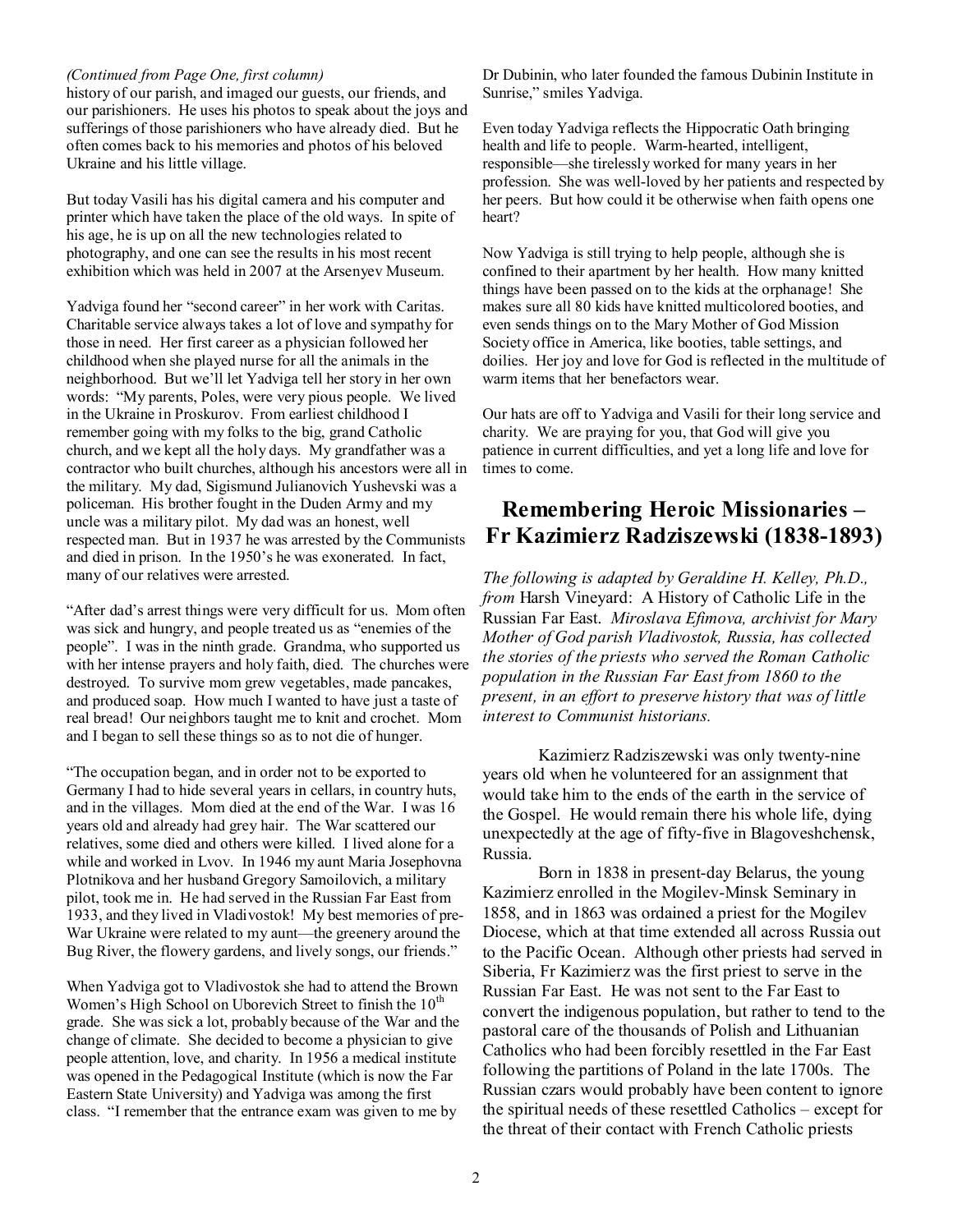serving across the border in China, where there had been French missions since the 1600s. Better to pay a stipend for Catholic priests from Belorussia than chance such contacts between "politically unreliable" Poles and French Catholic priests!

Russian settlement of the Far East had begun in the late 1500s with fur traders advancing to the Pacific in the mid-1600s. By the late 1700s, the northern Pacific had attracted the interest of a number of explorers from America as well as western Europe. Russia eventually had outposts in Alaska, with the ultimate reach of settlement extending into northern California. And while the main theatre of the Crimean War (1853-1856), fought by the Russians against the French, British and the Ottoman Empire, was the Black Sea, the navies of the belligerents battled in the north Pacific as well. In short, there was ample need for border patrols, solders and sailors to defend the Pacific interests of the Russian czars – and Polish men conscripted into the Russian Army and Navy would meet this need.

Fr Kazimierz established the first parish in the Russian Far East in 1867, in Nikolaevsk-on-Amur, the base of the Amur Flotilla. He named the parish in honor of Sts. Peter and Paul, and it served as the base from which he traveled extensively over a territory larger than the state of Texas. His diaries describe the difficulties of his travels – what with the Amur River being navigable only half the year and having to travel to Sakhalin Island by dogsled over the frozen Tatar Strait.

In 1872 the naval squadron was transferred to Vladivostok and the military garrison to Khabarovsk and Nikolsk-Ussursk, leaving Fr Kazimierz nearly alone in Nikolaevsk. He began the tedious bureaucratic process of trying to transfer the parish to Vladivostok, but met with resistance from the Russian Orthodox patriarch, who would not permit the building of a Roman Catholic church in Vladivostok until the Russian Orthodox church had been completed. Permission was finally granted in 1890, nearly 20 years later. The Vladivostok Catholics built a small wooden church dedicated to the Nativity of the Most Holy Virgin Mary in 1891, but Fr Kazimierz was not to enjoy his new residence for long, as he died unexpectedly in 1893 while on a routine pastoral visit in Blagoveshchensk.

*The book can be ordered from the Mission's website, [www.vladmission.org](http://www.vladmission.org) or by calling Vicky Trevillyan, 209- 408-0728.* 

#### **Remember "Mary Mother of God Mission Society" in your will.**

# **News Notes**

*by V Rev Myron Effing, C.J.D.*

• The mayor of Lesozovodsk has agreed to give us the building in Lesozovodsk in which our parish center is located, a former barber shop, in exchange for a debt that the City of Lesozovodsk owes use! It will mean that we will be able to repair the whole building, and rent out most of it to businesses in order to have an income in the parish. The rest of it can be used by the parish for expanding our current chapel there, and for a new area for working with the children of Lesozovodsk. We are currently feeding 50 needy children there every Saturday, and providing some auxiliary educational opportunities with classes and Boy Scout activities.



*Some Lesozovodsk "Visitation" parishioners with guests in the chapel.* 

We will need to work on the building. Here is the proposal about costs:

•Replace the roof on the parish building \$20,000 •Replace the heating system in the building for gas \$60,000

•Renew all the doors and locks. \$3,000

•Prepare a new chapel. \$10,000

•Prepare other rooms for renting or for children's social activities. \$10,000

● Fr Sebastian D'Silva is back from Sakhalin Island where he was the substitute pastor for a year and a half. Now he can return to his post as pastor of Our Lady of the Pacific in Nakhodka. He has to leave for India again to renew his visa in early November. Hopefully when he returns he can complete his residency application, and thus not have to go to India again for a year. It is very expensive for us to send him to India every three months to renew his visa, as we used to have to do.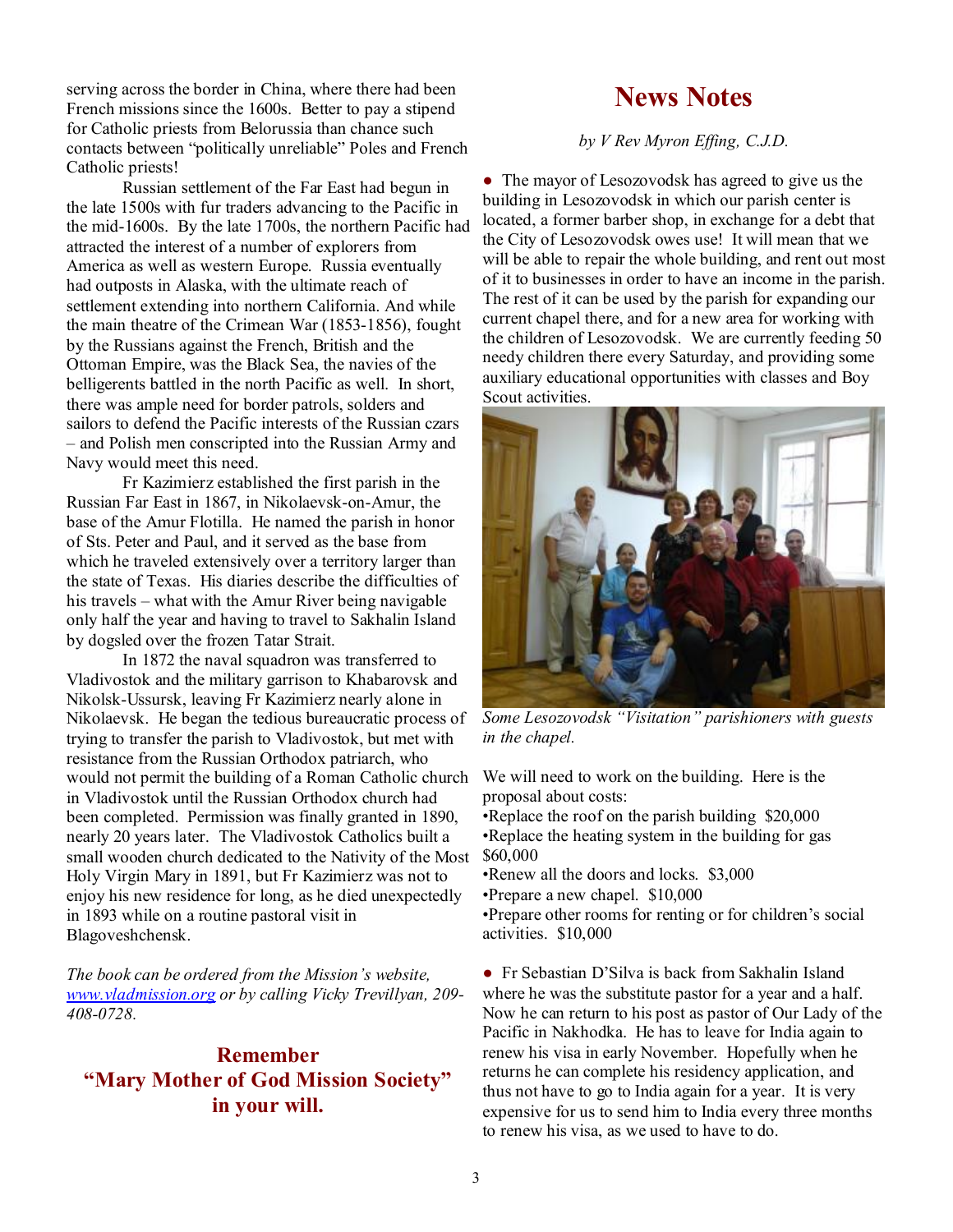

*Fr Sebastian visiting with his parishioners in Nakhodka.* 

• Annunciation Parish in Arsenyev has a new pastor, Fr Elliot, OFM. He will be installed soon.

• When our workers were removing a metal spire from the façade of our church they were surprised to find a letter hidden beneath it! It is a letter from the last men who worked on the church building in 1919! It was in German. They said that they were German prisoners of war (WWI) who had been in a Russian camp, but were released on condition that they work on the church building! There is a list of names. There was also included a newspaper from 1917. It is all very fascinating for us. I've asked Pastor Brockmann, the Lutheran pastor who is German to translate it for us. I'll try to have a fuller report in the next *Sunrise*, as I didn't get it in time for this one. Stay tuned!

• Our Russian charitable organization Caritas is trying to raise more money in Russia for the work of the Women's Support Centers. To help get the ball rolling, one of our American benefactors said, "I'll match whatever they raise during November up to \$1000!" What an exciting way for that benefactor to participate in our mission work—Not just the donation, but helping to get the job done! God bless her! (The other eleven months are also available, if you take a notion! ☺) And that's not all!

• Recently a whole truck load of women's shoes were donated to us. They had been confiscated at the border as illegal, and the border guards hosed them down so that they couldn't be sold as new. So Caritas has grabbed this opportunity to make it a development project, too! The shoes will be given away free, but donations will be accepted! So many poor and needy women will be getting new practical Spanish shoes, and the Caritas Women's Support Centers will have this source of donation income.

• Sr Evgenia Lazaro has decided not to continue working with the Women Support Centers--She is having to do more work in the village of Romanovka where the sisters have a program for poor children. Our new coordinator for the Women's Support Centers will be Mrs Nadezhda Morozova, who is the leader of the Center in Lesozovodsk. She has many years of experience, and her Center is one of the best, with a myriad of contacts and cooperation with various government offices, and with all the departments of the City Hospital. Meanwhile Olga Berdnikova has accepted the appointment as Caritas Development Director for a three year term. She is going great guns getting out new PR materials, and working on getting Caritas better known in the cities where it is working.



*Nadezhda (right) and two of her Center volunteers* 

• Speaking of the Women's Support Centers, Olga Berdnikova, the Caritas Director of Development, has made a wonderful presentation about the work of the Centers. Here is a photo of the first page. It is a great powerpoint presentation, and we could even send it to you if you have occasion to speak for us.

#### **WOMEN'S SUPPORT CENTERS**



*The title page of the powerpoint presentation.*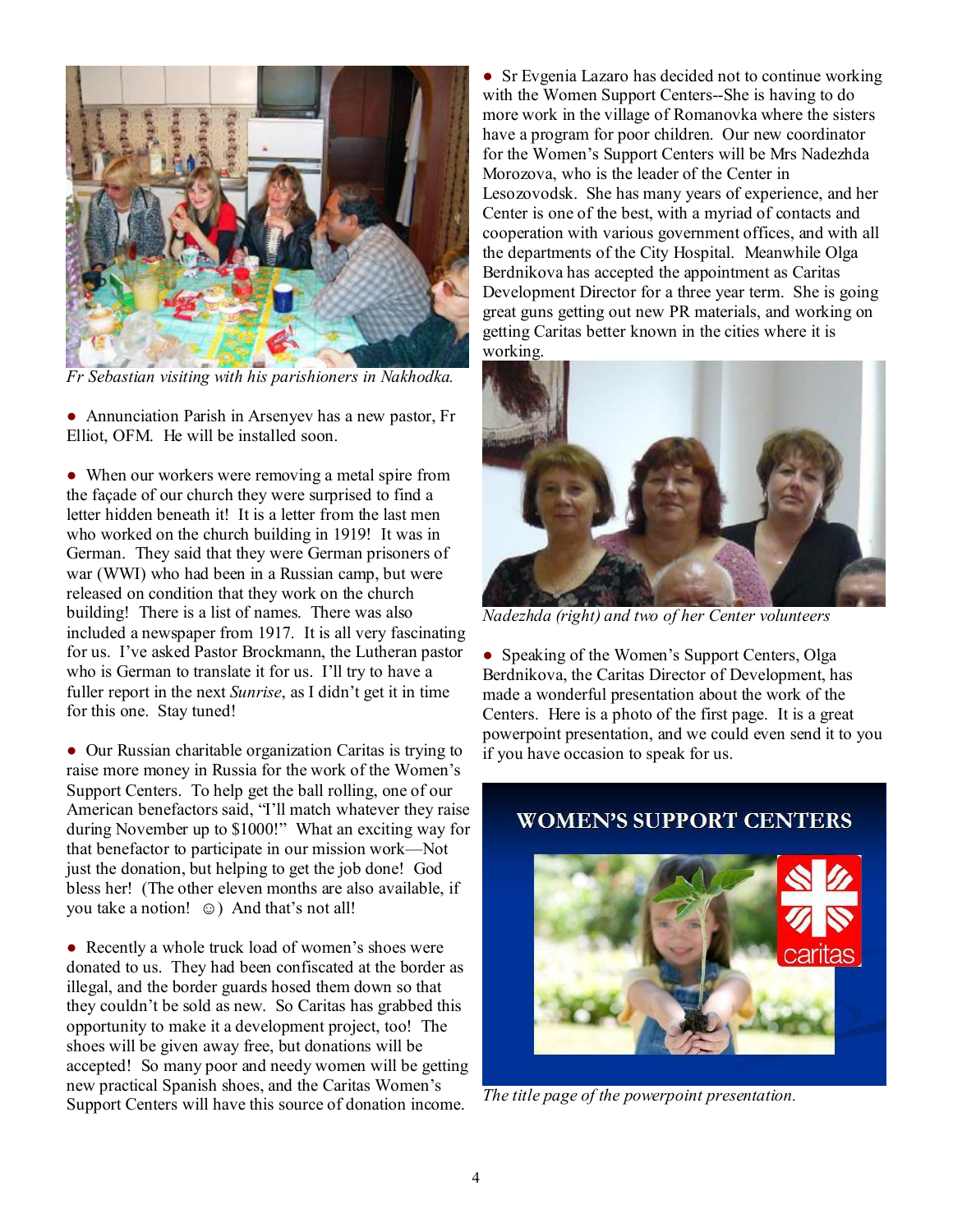• The steeples are done and the scaffold is down. Because either Fr Dan or I are gone this Fall, we think we can't invite the bishop until around New Years to bless the steeples.

Here is a photo for you sent by a neighbor across the way who photographed the steeples at sunset. Every day we have people coming to visit the church building, now that it draws their attention because of the beautiful steeples. Sometimes people come just to pray. It is inspiring to see people cross themselves as they pass the illuminated stained-glass windows at night. We are trying to arrange it so that the building is open many hours of the day, but it will take a little more security work and personnel help to make it a reality. But that is a part of our evangelization program.

Now the workers are doing the toilets for the church building, and the library rooms.



*The Steeples at sunset.* 

• We have another new situation here in Russia: Now people can get bank credit to help pay their bills, but our people aren't used to what that means. They think they can get a breather, but they only get further in debt, since the interest is 25% annually! Then the bank sells the debt to collectors, who make their lives even more miserable with death threats and nasty letters. Sound familiar? It's a new aspect of the new situation for Russians. We have to help by teaching them the dangers of debt and the advantage of frugality. (I sound like Benjamin Franklin now, don't I?) One family had seven different debts and suddenly the wage earner died, and the family will probably loose their apartment.

● I got the first tomatoes and peppers from my "garden," the "Garden of the Immaculata", which is in process of

being created, based on the wish of a wonderful benefactor. Finally it is coming together, and we hope to have it done completely by next summer.

● We've added a few names to our Speakers'/Mission Bureau recently! Thanks be to God for all 66 laity, religious and priests who continue to give of your time speaking at parishes and/or representing us at conferences and Catholic organizations. Becoming a member of our Speakers' Bureau is quite simple:

**►Parish speaking** - We pray continually to be invited to as many parishes as possible to speak about our mission. Most times a second collection is taken that enable the parishes in Vladivostok going. Our speakers have a few minutes during each Mass to talk about our work in Russia.

**►Catholic conferences or club meetings** - you and at least one other representative man a booth or table at a conference in your area to distribute mission literature. This year we have added selling our book Harsh Vineyard, Russian icons and religious goods at some conferences to help pay for the conference fees. Here are a few upcoming conferences. If you live in these areas, would you like to help?

Please contact Vicky in our Modesto office if you are interested and she'll send you a Speaker's Information Packet. The packet is simple and easy to read information with sample talks for parish speakers. In addition to providing a critical lifeline of help for our mission, you meet many wonderful people and have lots of fun!

• The start of a new school year always involves the blessing of students and teachers. It was held on September 6 this year.



*Students lined up for their blessing.*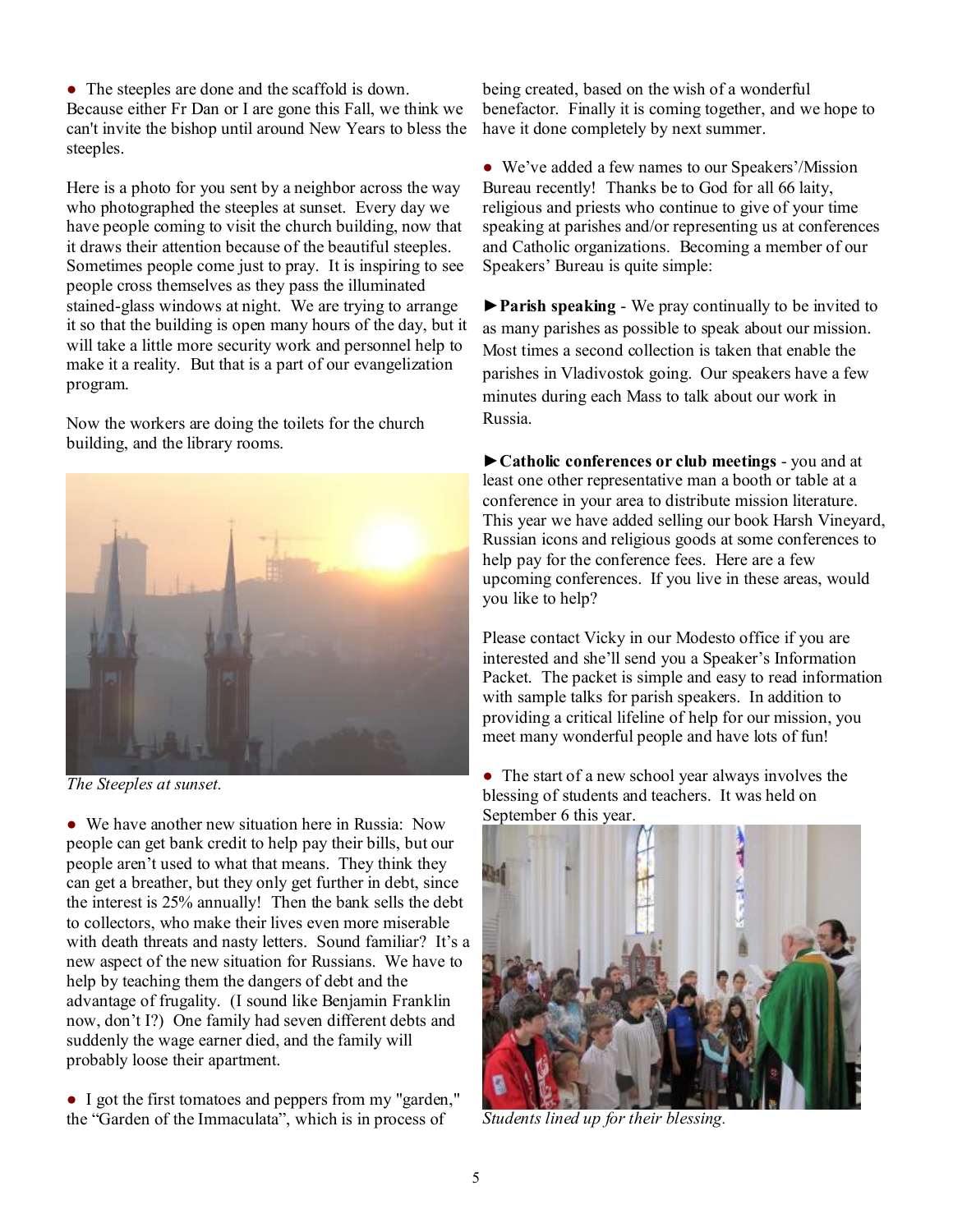

*An apple of the teacher is in order!* 

• We offered the Sacrament of the Anointing of the Sick Sunday on October 11 to those parishioners who are elderly or have serious health problems. Fr James Keenan of Dixon, Illinois, was here to help me, since our regular priests were gone. Thanks, Father, for anointing me, too, at 68 years old and counting.



*Parish organist Marina Omelchenko and Dr Alexei Parshin.* 

● For four days at the end of July our church was packed full of people for an organ concert given by world renowned organist Aleskei Parshin from the Moscow Conservatory! It had to be the most dramatic organ concert yet, and attendees were well pleased. Dr Parshin always draws a crowd, and we are always happy when he can play in our church. He himself says that he likes the Vladivostok audiences, so it is always a treat for him to come and play.



*The view during the concert.* 

● Just in time for the great feastday of the Assumption, the statue of the Most Holy Mother of God was raised onto the new reredos by our Chinese workers. It was "way up there", just as Mary is, so it was quite an undertaking to raise it without damage. Naturally, we sang the "*Salve Regina*" when it was in place.



*The statue in place. Sorry the lighting was so poor.*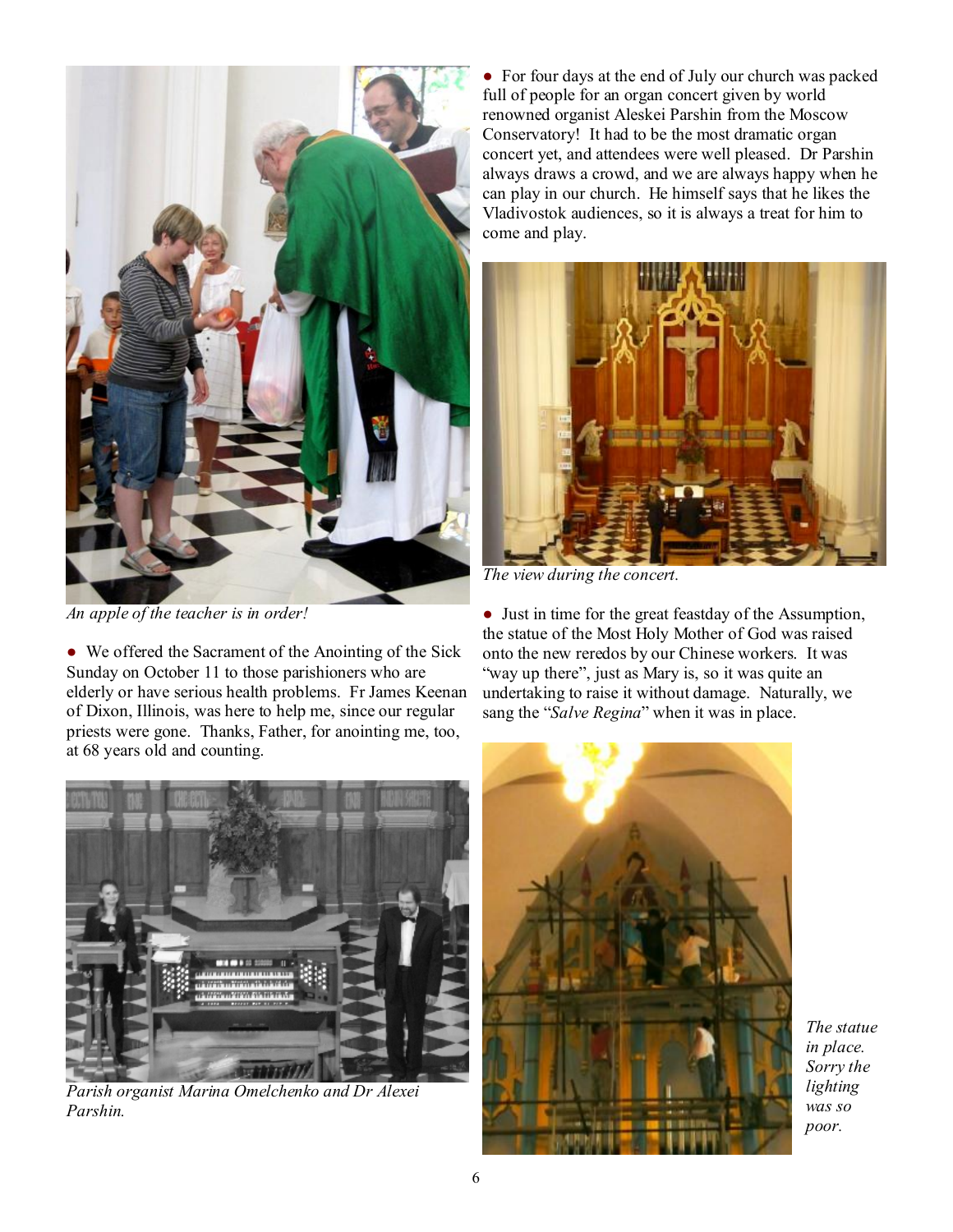

*How the reredos looks from a distance, now completely painted and the artwork in place. Sorry that the color is somewhat warped.* 

*The bishop's cathedra, also recently made according to the plans of our Liturgical Consulting Architect, Matthew Alderman.* 



**Vladivostok Sunrise** Edited and produced in Russia by V Rev Myron Effing, C.J.D. Printed in St Paul MN by Sexton Printing, Inc. Assembled for mailing by Nativity Parish, St Paul, Minnesota.

## **Opportunities**

♥ Please consider having Mass offered for your loved ones. Its \$10 and will be offered in Russia by our Priests!! Did we ever in our life times ever think this would be possible? These stipends are the bread and butter for starving priests. Fr Myron has several friends who are from very poor countries who have no support either from their home countries nor the Russian parish they serve. Mass stipends are their daily bread.

Christmas is right around the corner. As a gift for children, grandchildren, friends and extended family, please consider a Mass offering as part of your gift giving. Don't forget happy events such as Birthdays, Anniversaries, First Communion, Confirmation, Wedding, Birth, announcement of pregnancy, as well as family difficulty, job loss, education worries, impending surgery, illness, or remembrance of death date.

We have lovely cards we can send to you or we can send them to the person you are requesting a Mass for. We enclose your name on the card. See our web site [www.vladmission.org](http://www.vladmission.org) or contact Vicky at the office. You may use your credit card online for fast easy quick response by our office staff. Fr Myron receives the request the same week we receive it.

A woman writes us every year with Mass requests for her family, She says " I never tell them what I am doing but I know it's the greatest thing I can do for them." She receives the card from us acknowledging her wonderful actions. Maybe someday her family will find the cards in her possessions.

# **How to Communicate with Us**

#### **Internet**

Russian language: [www.catholic.vladivostok.ru](http://www.catholic.vladivostok.ru) English language: [www.vladmission.org](http://www.vladmission.org) Sisters in Jesus the Lord in English: [www.cjd.cc](http://www.cjd.cc)

**Office in Russia: Phone and FAX:** 011-7-4232-26-96-14

myron@eatholic.vladivostok.ru daniel@eatholic.vladivostok.ru

**Office in California: Phone and FAX:** 1-(209) 408-0728 Mary Mother of God Mission Society 1736 Milestone Cir Modesto CA 95357 usoffice@vladmission.org

**Sisters in Jesus the Lord:** 1-(816) 353-2177 7049 Blue Ridge Blvd Raytown, MO 64133 www.ejd.ee